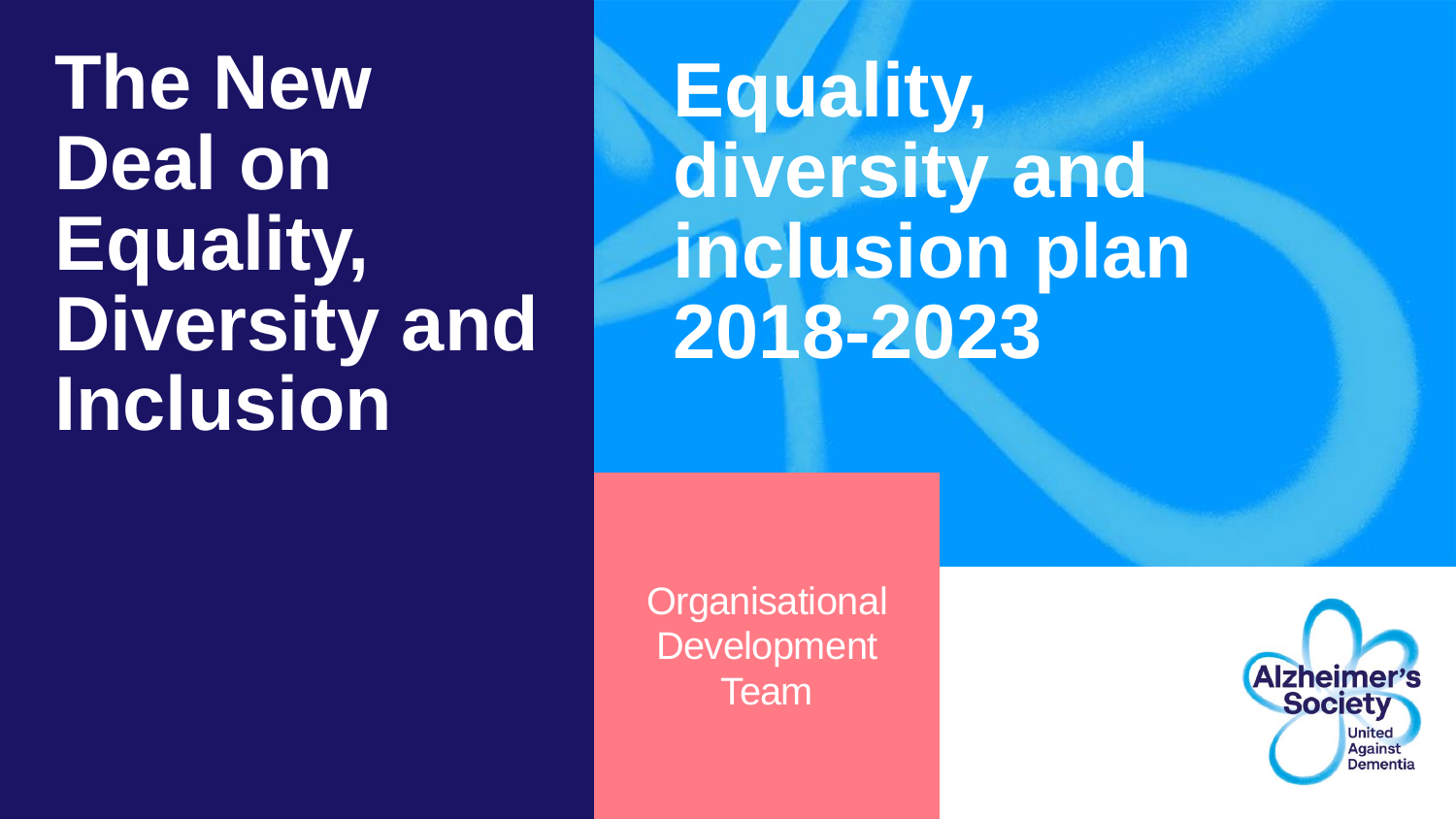### **Purpose of this document**

This document articulates the new Equality, Diversity and Inclusion (EDI) plan - its mission, purpose, key themes, timeframe and key performance indicators.

It's building upon the basis that was achieved by the 2015-2017 EDI plan which:

- increased cultural awareness
- built infrastructure and governance
- set an approach of data insights to shape and inform future activity

This will now allow us to have a new deal on EDI that moves us beyond equality to focus on the benefits of diversity and inclusion.

**Society** 

Agains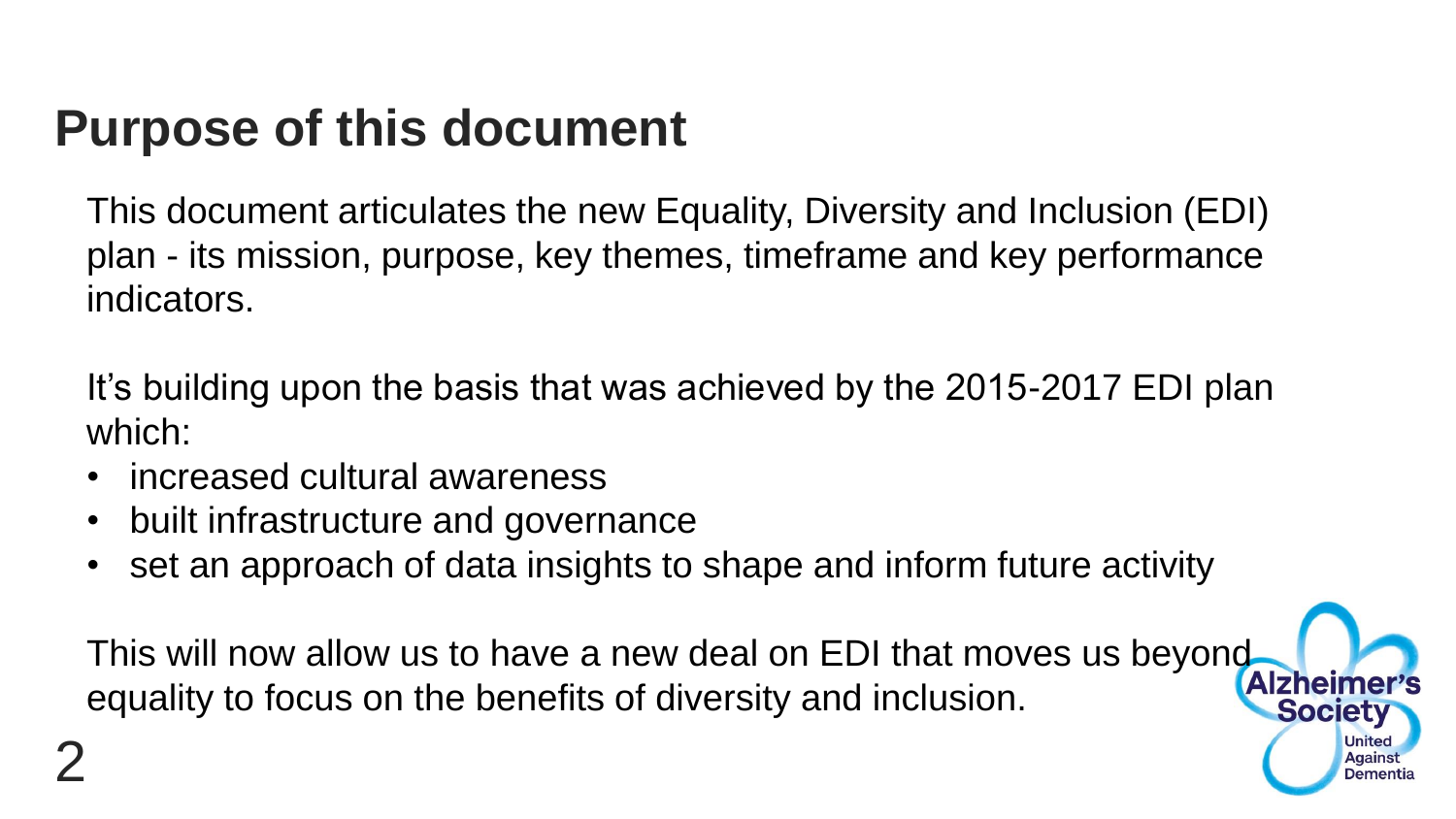### **Glossary**

 $Equality$  = Equality is about rights - our rights to be different but treated fairly, with dignity and without discrimination. Not only do we know that this is right and fair but we have a responsibility as an employer as part of the Equality Act 2010.

 $Diversity$  = the mix of individuals in society and the workplace – including people from different nations, cultures, ethnic groups, lifestyles and life-stages, generations, orientations, backgrounds and skills and abilities.

Inclusion = an environment/culture where everyone has an opportunity to participate and is valued for the distinctive skills, experience and perspectives they bring to the Alzheimer's Society as an employee, service user or member of the local community.

<span id="page-2-0"></span>**Alzheimer's Society** Equality Impact Assessments = Equality Impact Assessment is a systematic analysis of a policy, strategy, procedure, project or service that explores the potential for an adverse impact on a particular group or community (with particular reference to the protected characteristics) with a view to reviewing policies and practices to improve inclusion and accessibility of services.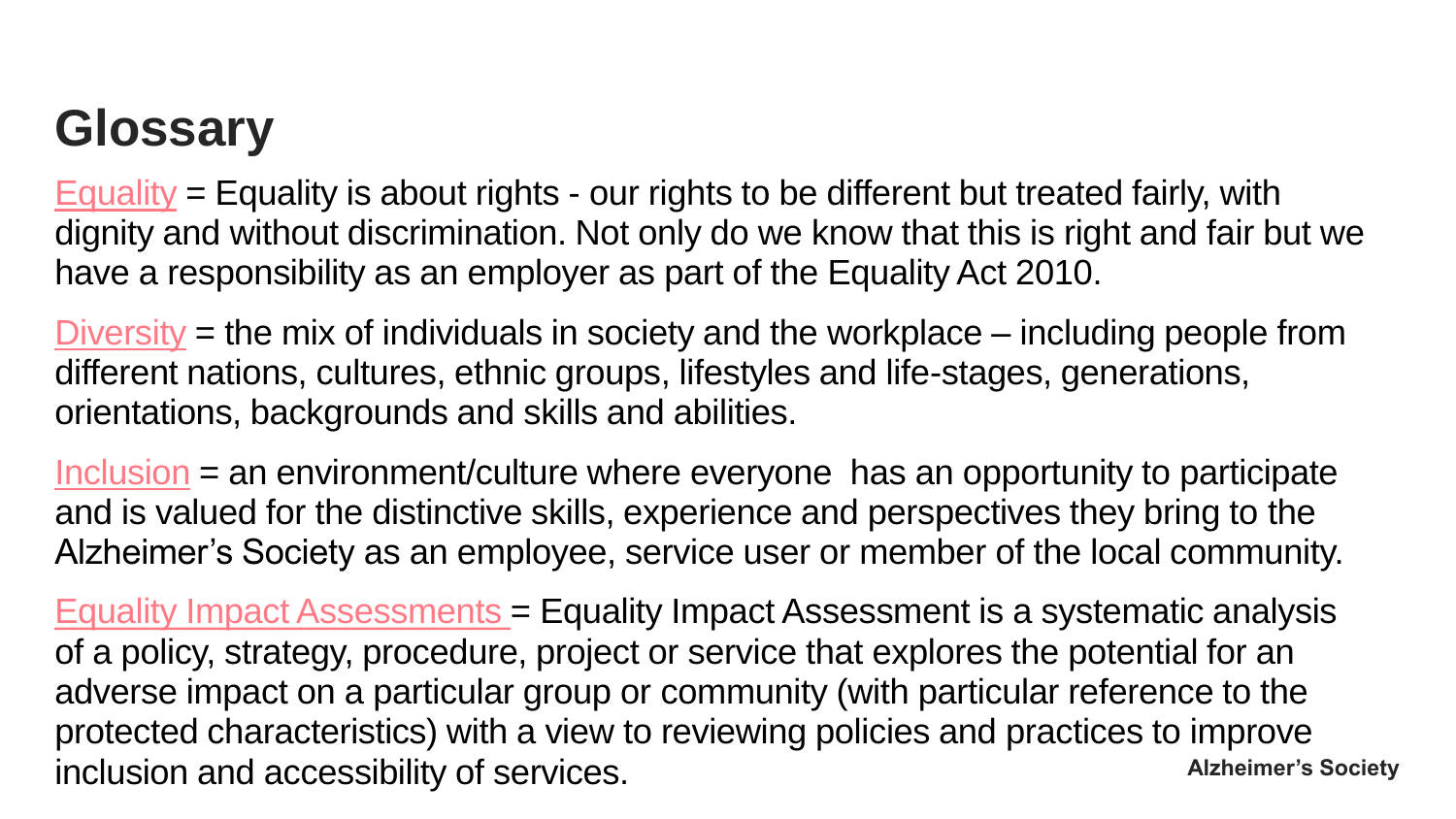## **WHY DOES IT MATTER?**

To all of us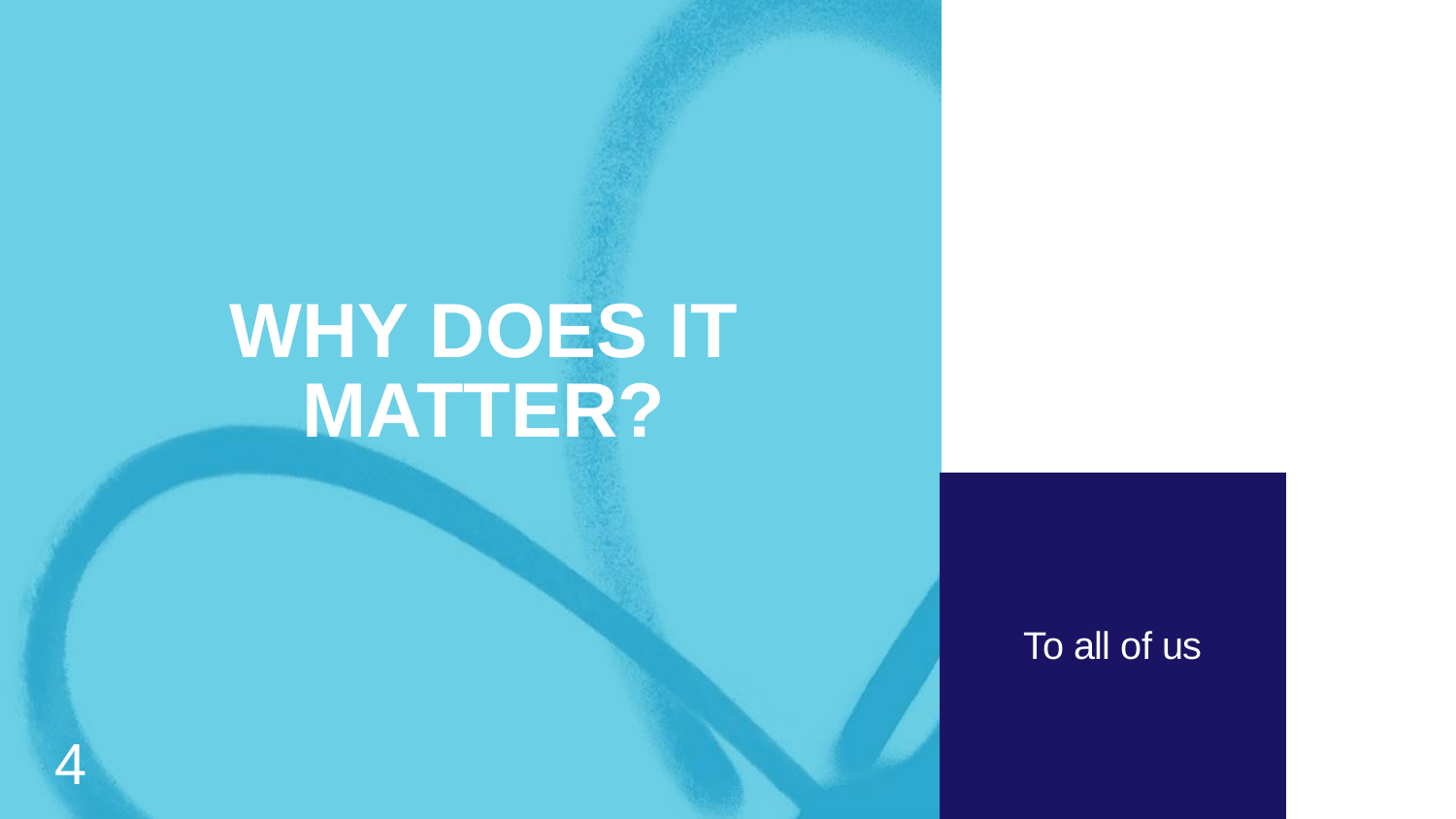### **Our mission and the role of EDI**

Our mission is to create a society where EVERYONE affected by dementia is supported, accepted and able to live in their community without fear or prejudice.

In order to realise our aim of reaching EVERYONE we need to understand the diverse needs of those affected by dementia. And the best way to do that is to ensure that our people (volunteers and employees) are reflective of the wider UK society. That's why people will be the focus of this strategic plan.

5<sup>Diversity and Inclusion that champions and empowers others in our 5 Sector</sup> Our values and behaviours underpin this mission and will act as the foundation for advancing our solid EDI basis towards an approach to sector.

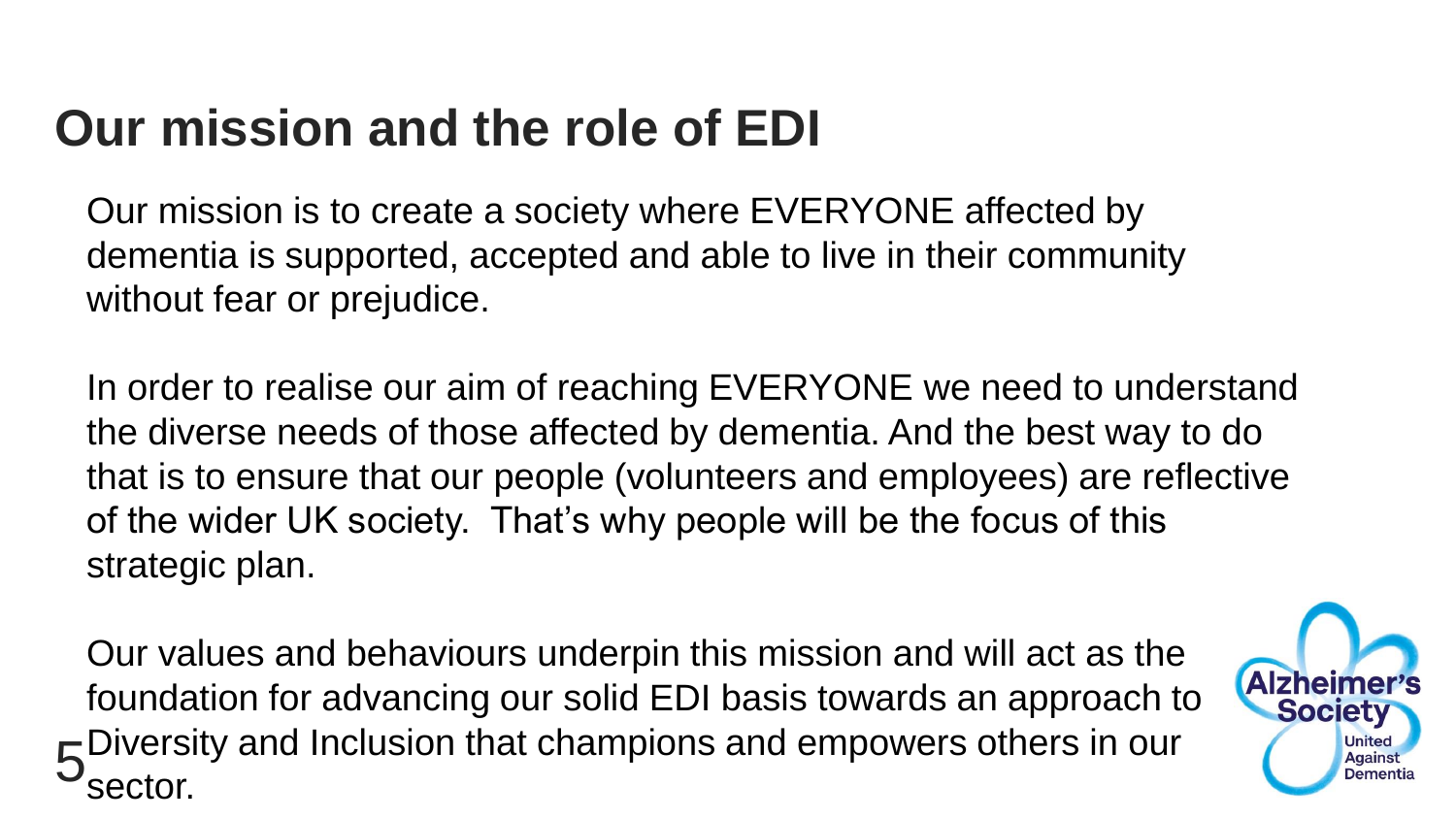### **Leading the way**

Just as we are leading the way in creating a new deal for people with dementia, we want to lead and inspire others to leverage diversity and inclusion. We know that this matters to others in our field because:

- The NHS has diversity and inclusion at the heart of the NHS strategy, focusing on a diverse workforce to enable them to deliver and inclusive service and improved patient care
- Clinical Commissioning Groups and Local Councils require Equality Impact Assessments to assess the quality of services
- We're already leading on Dementia Friendly Communities along side the DAA and we know that a key element of it's success will be reaching diverse communities that represent the UK society.

6 Together we will beat dementia but we can only do that if we are united.

**Society** 

**Agains**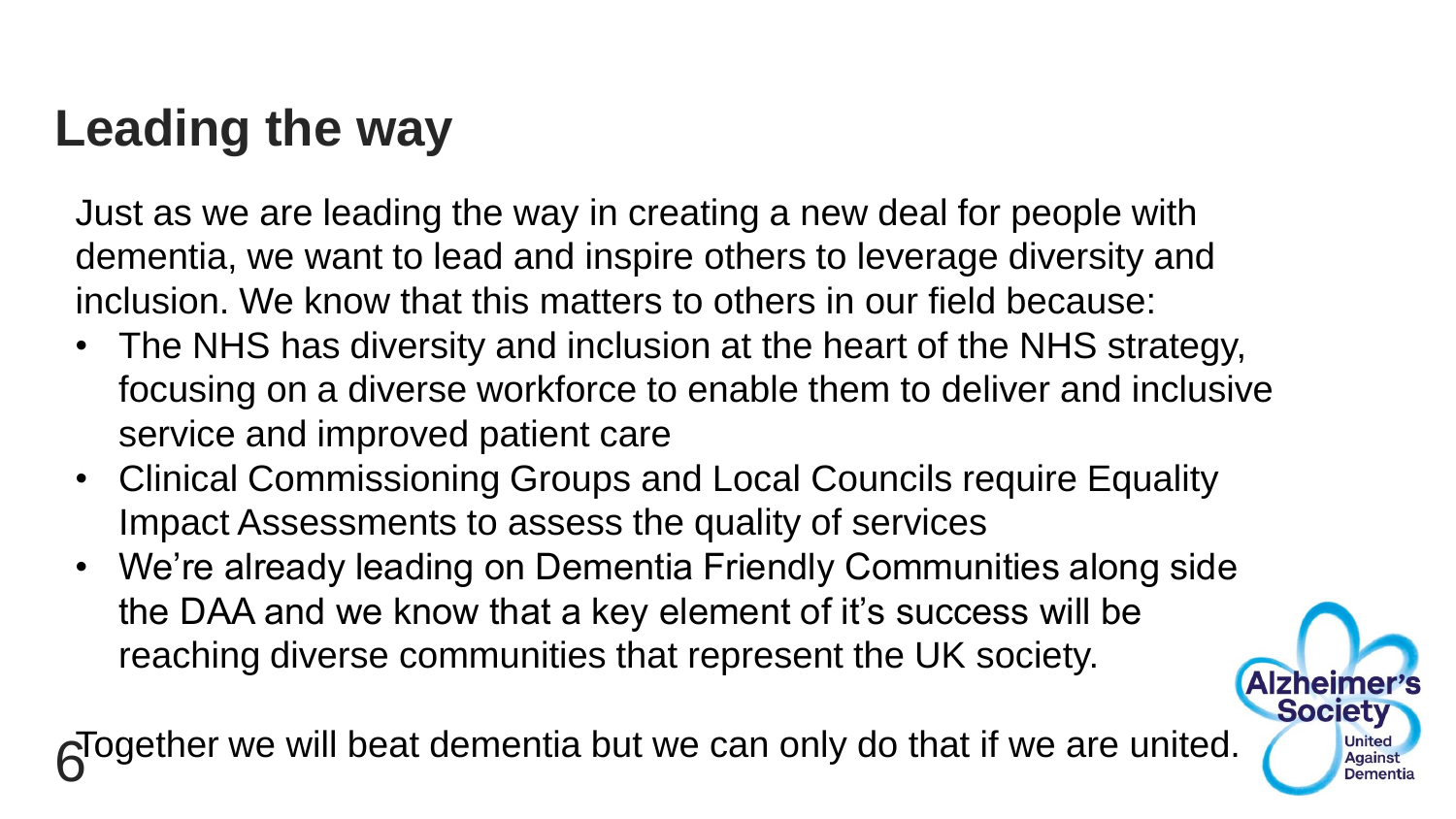### **Why is it important to us?**

#### Why are we expanding focus beyond [Equality?](#page-2-0)

Our 2015-2017 EDI plan has enabled us to reach a point where all of our people are treated with respect and dignity in line with the Equality Act 2010. Equality is still just as important to us but now we're ready to excel.

#### Why [Diversity](#page-2-0) of our volunteers and employees?

Research tells us that having a diverse group of people in an organisation provides increased innovation, knowledge, productivity, internal and external engagement, collaboration and helps us understand the needs of EVERYONE in the UK society.

#### Why [Inclusion](#page-2-0) of our volunteers and employees?

7

In order to reap the benefits of Diversity we need Inclusion. If we have diverse people but they're not believed, respected and communicated with at all levels of the Society their voices, ideas and abilities won't be heard and used and the Alzheimer's Society won't have the benefits of their diverse experiences, thinking and abilities.

**Society** 

Unitec Against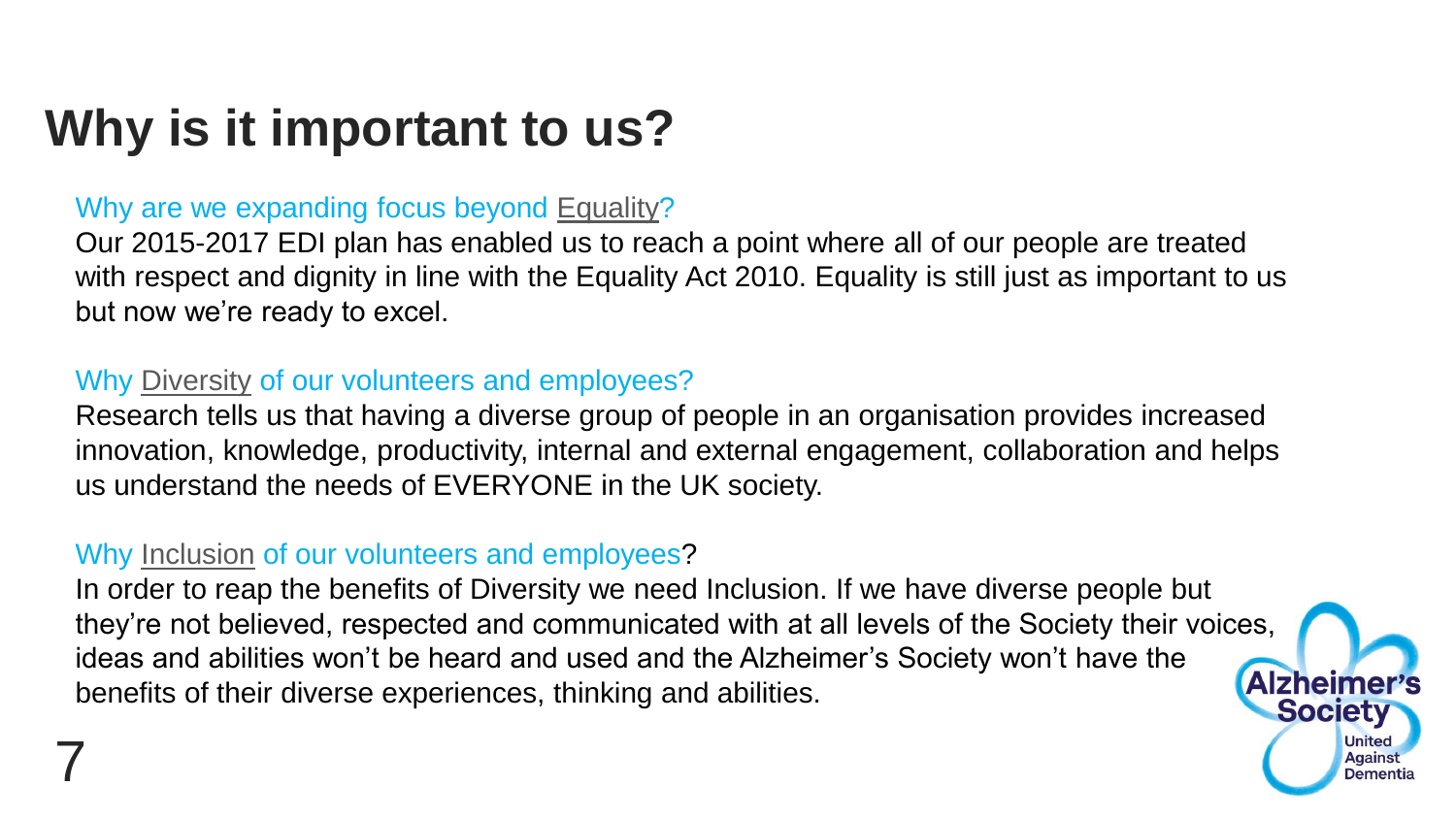## **Having diverse employees and volunteers will enable:**

#### New deal on support:

To reach EVERYONE with an offer of help we need to:

- Have employees and volunteers who are included and valued because of not in spite of their differences. An inclusive culture enables people to innovate, collaborate and achieve their true potential
- Increase not just the number of volunteers but the diversity of our volunteers to make us more appealing to all the communities and people who are affected by dementia
- Innovate in the way we reach people with our services diverse people bring different ways of communicating and reaching people in society we haven't reached before.
- Represent and therefore reach new individual and corporate fundraising markets especially taking into account the current corporate focus on diversity within tender submissions

#### New deal on society:

To bring dementia rights into the mainstream we need to:

• Increase the diversity of ways we reach people and take diverse needs into account - from accessible formats available in person and online to providing learning that takes into account the needs of EVERYONE affected by dementia

**Alzheime** 

**Society** 

United Against Dementia

Appeal to all aspects of society in the way that we market and communicate the great work the Society does

#### New deal on research:

To have our biggest investment in dementia ever, we need to:

8 • Consider a diversity of topics, institutions and methods to reach untapped knowledge and research areas in an inclusive and bias free way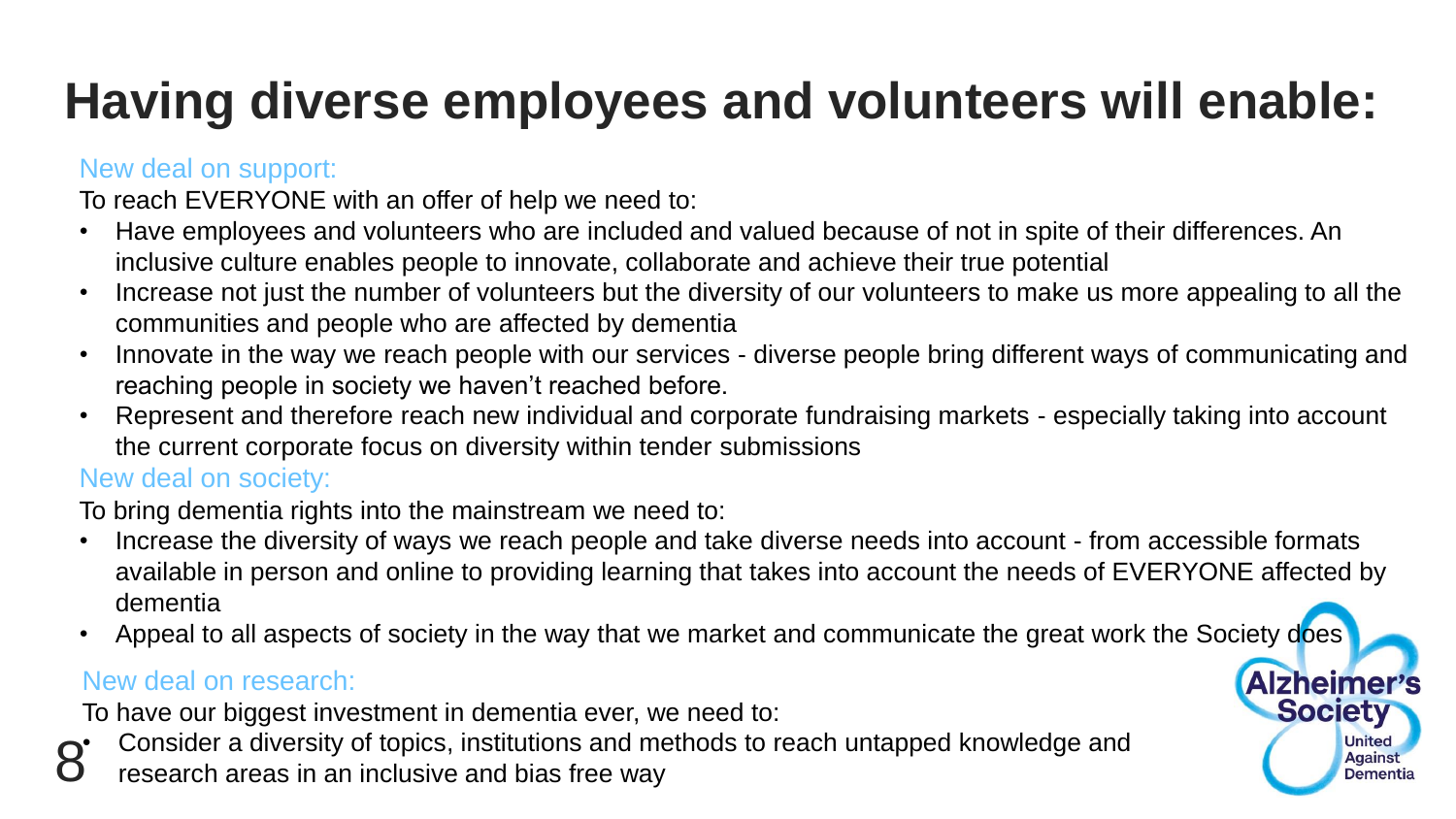## **WHAT WILL WE DO?**

#### Key Themes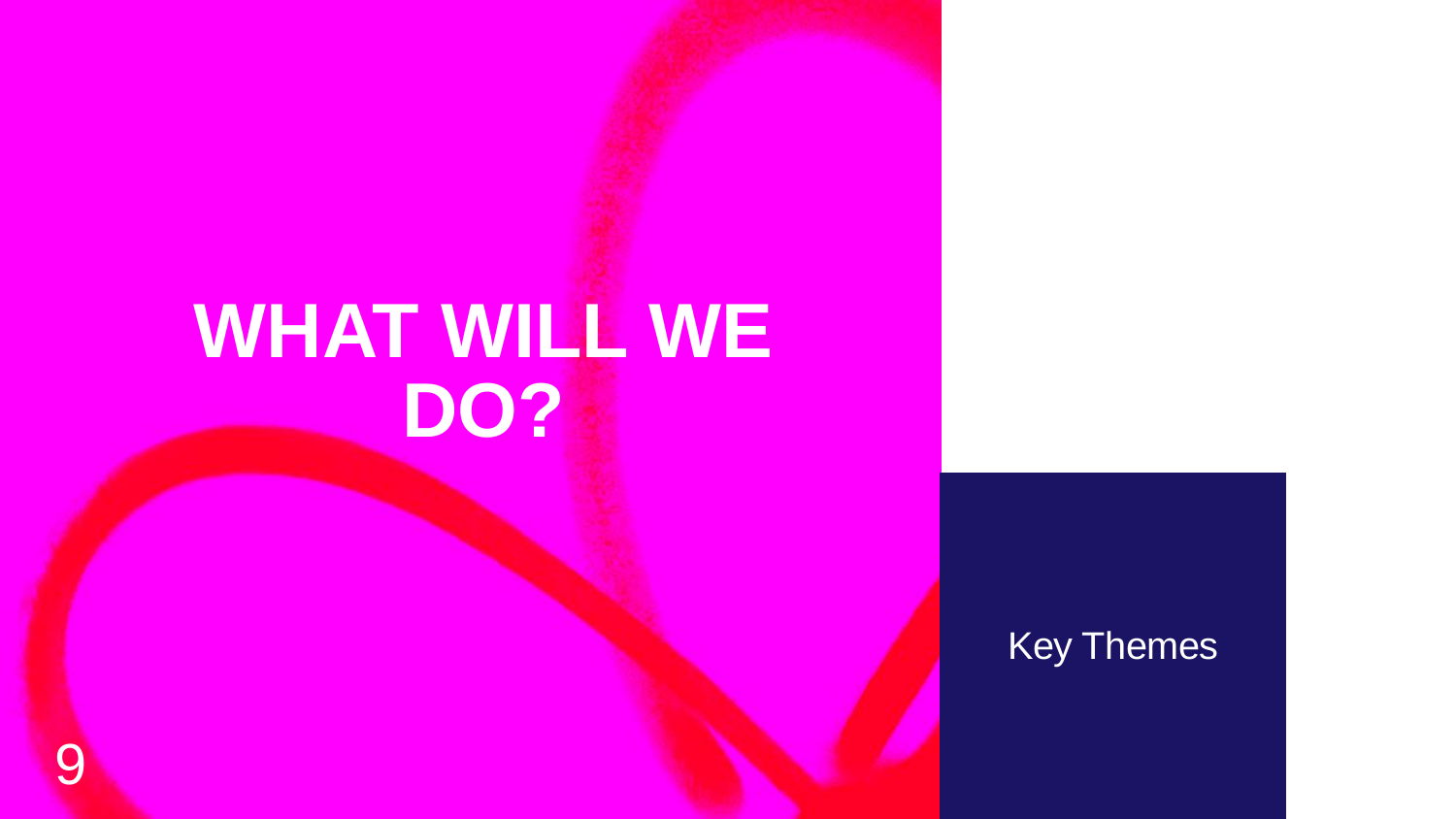### **Key Themes**

Creating a society where EVERYONE affected by dementia is supported and accepted

#### **We get it**

We will understand our people's diversity and inclusion data

Our people will understand what EDI means to the society and their roles

#### **We are united**

We will enable and educate our people to embed EDI in all of our roles

We will provide the tools to leverage EDI

#### **We will do it**

EDI will be embedded in our policies, processes and behaviours

EDI will help us achieve AS' objectives

10

Believe Communicate Respect

**Bociety**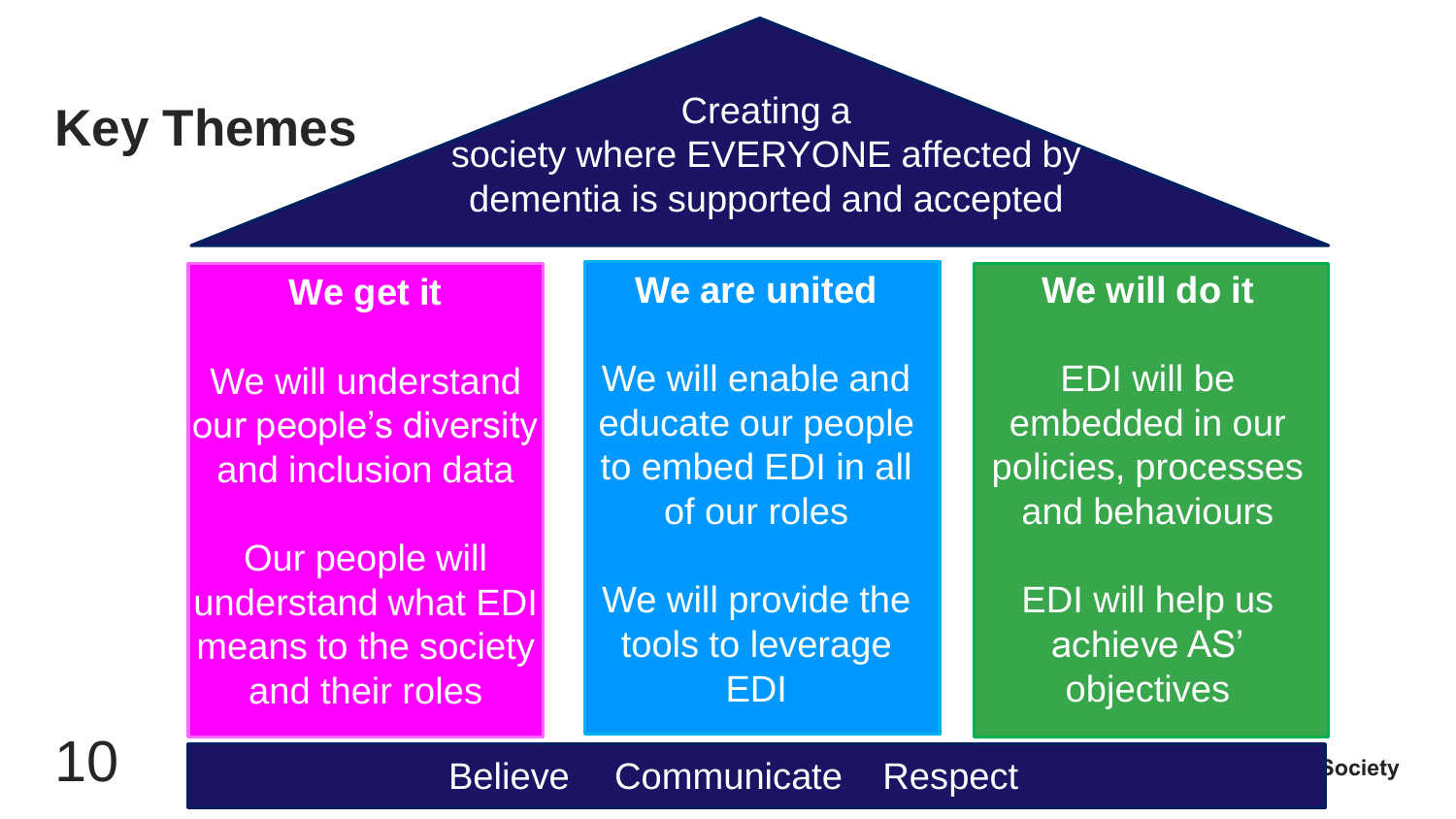# # empathise

**Society** 

**United Against** Dementia

## **We get it**

#### We will understand our People

Our plan will be informed by robust people data at all points including:

- Diversity data demographic data based on office of national statistics benchmarks
- Inclusion data surveys telling us whether our people feel included
- Influencers of diversity and inclusion measures that tell us the levers to pull to increase diversity and inclusion
- Directorate data measures of how each directorate is increasing the diversity of their reach

This data will constantly re-inform the EDI action plan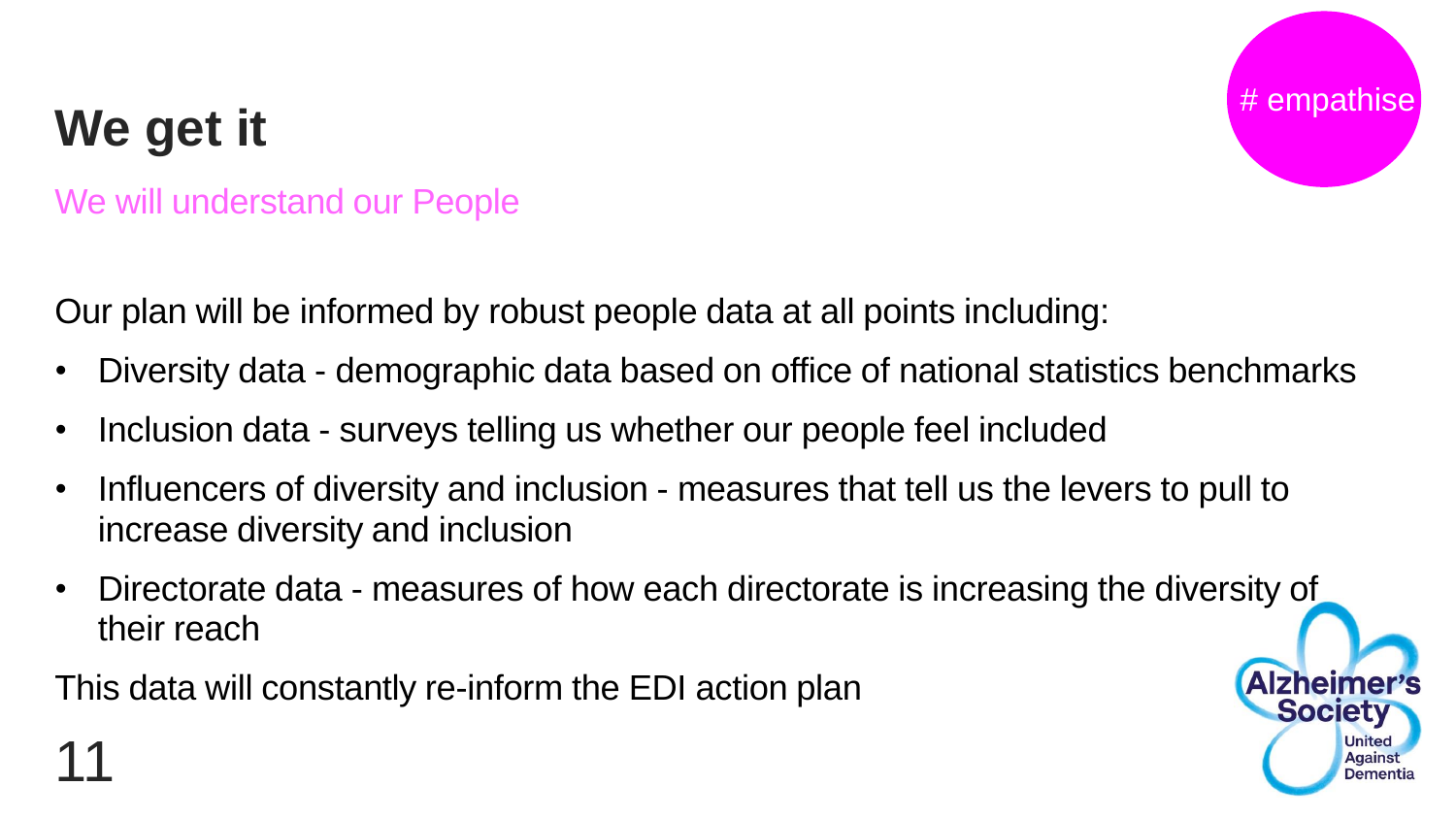## # learn

**Alzheime** 

**Society** 

**United Against** Dementia

### **We get it**

#### Our People will understand EDI

We will enable our people to understand:

- What EDI means to the Society, the directorates and their roles with a focus on diversity and inclusion
- The value of employee, volunteer and service user diversity data and how it will be used
- How our equality, diversity and inclusion is woven through all of our values
- Leadership and management team responsibilities to Diversity and Inclusion
- The new role of the EDI Board
- Employee and volunteer diversity and inclusion responsibilities 12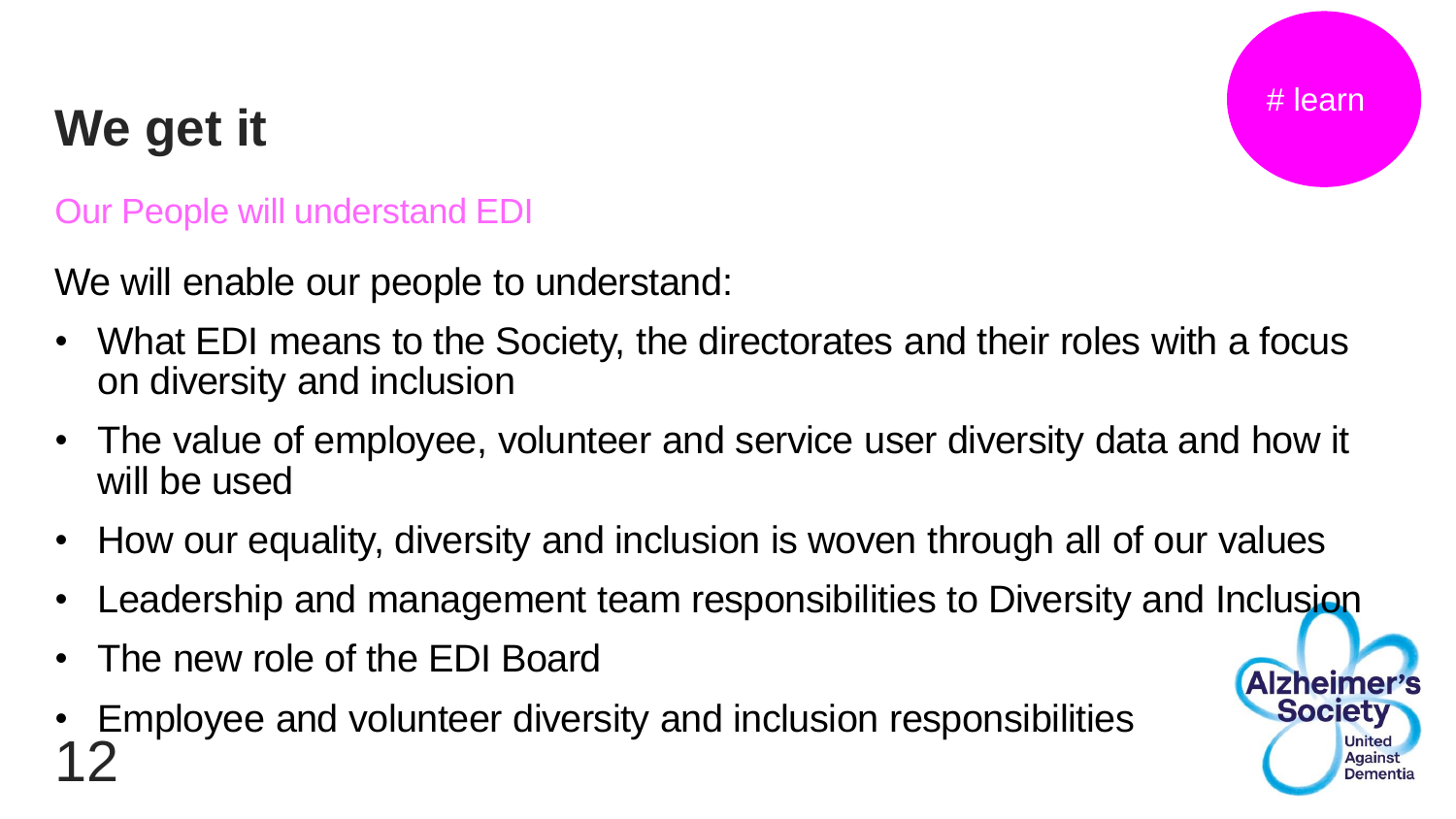### **We are united**

We will connect and enable our people

We will incorporate diversity and inclusion within:

- How we develop and engage our people
- Our learning, talent and recruitment pathways
- How we reward and recognise our people
- Leader and manager tools and learning support



# enable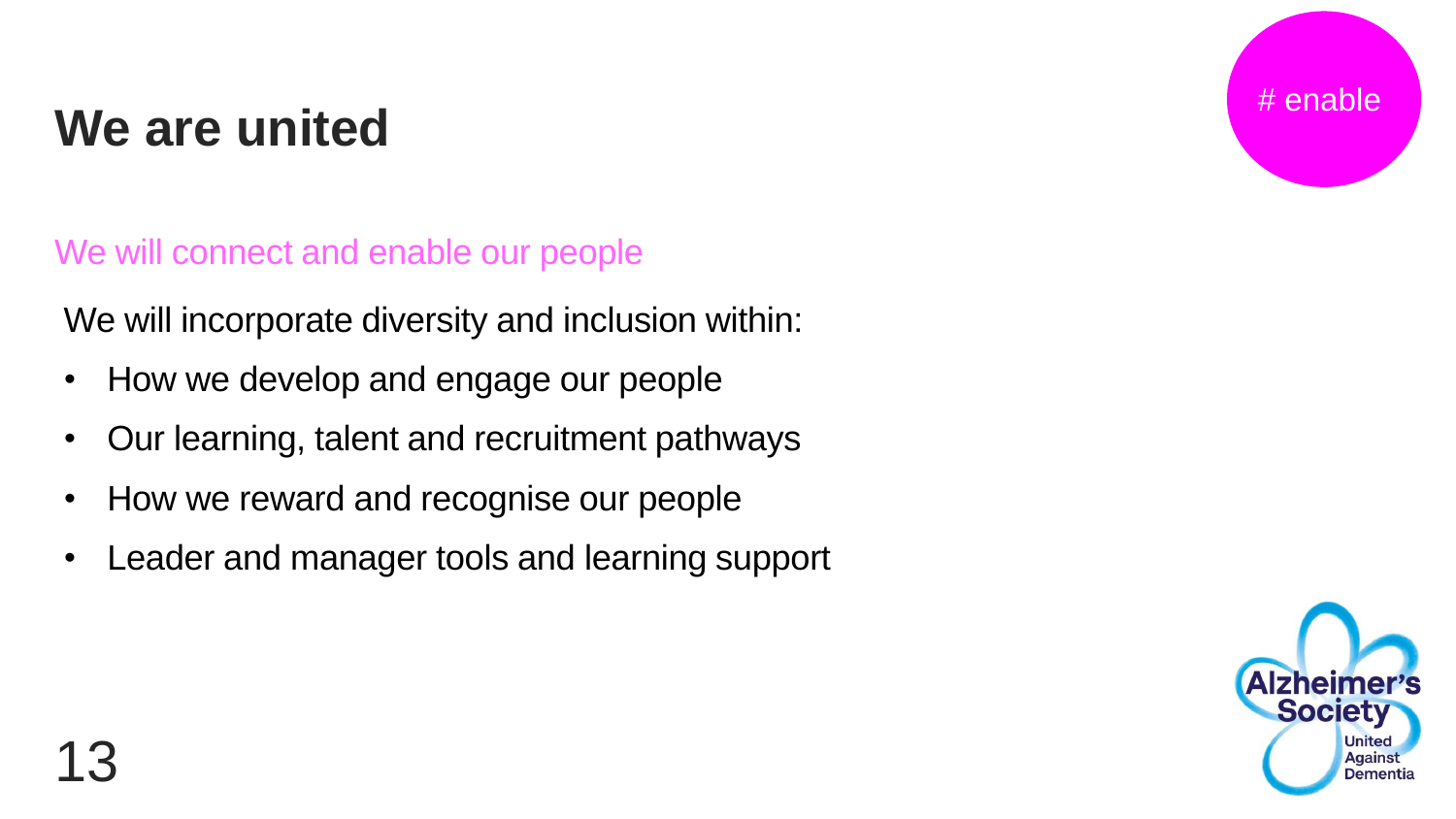### **We will do it**

Diversity and inclusion will be part of everything we do

Inclusion will be embedded in:

- Our policies, processes and behaviours
- Directorate plans and objectives

Diversity will be embedded by:

- Always having a diversity of views heard and empowered
- Being present at all levels of the society

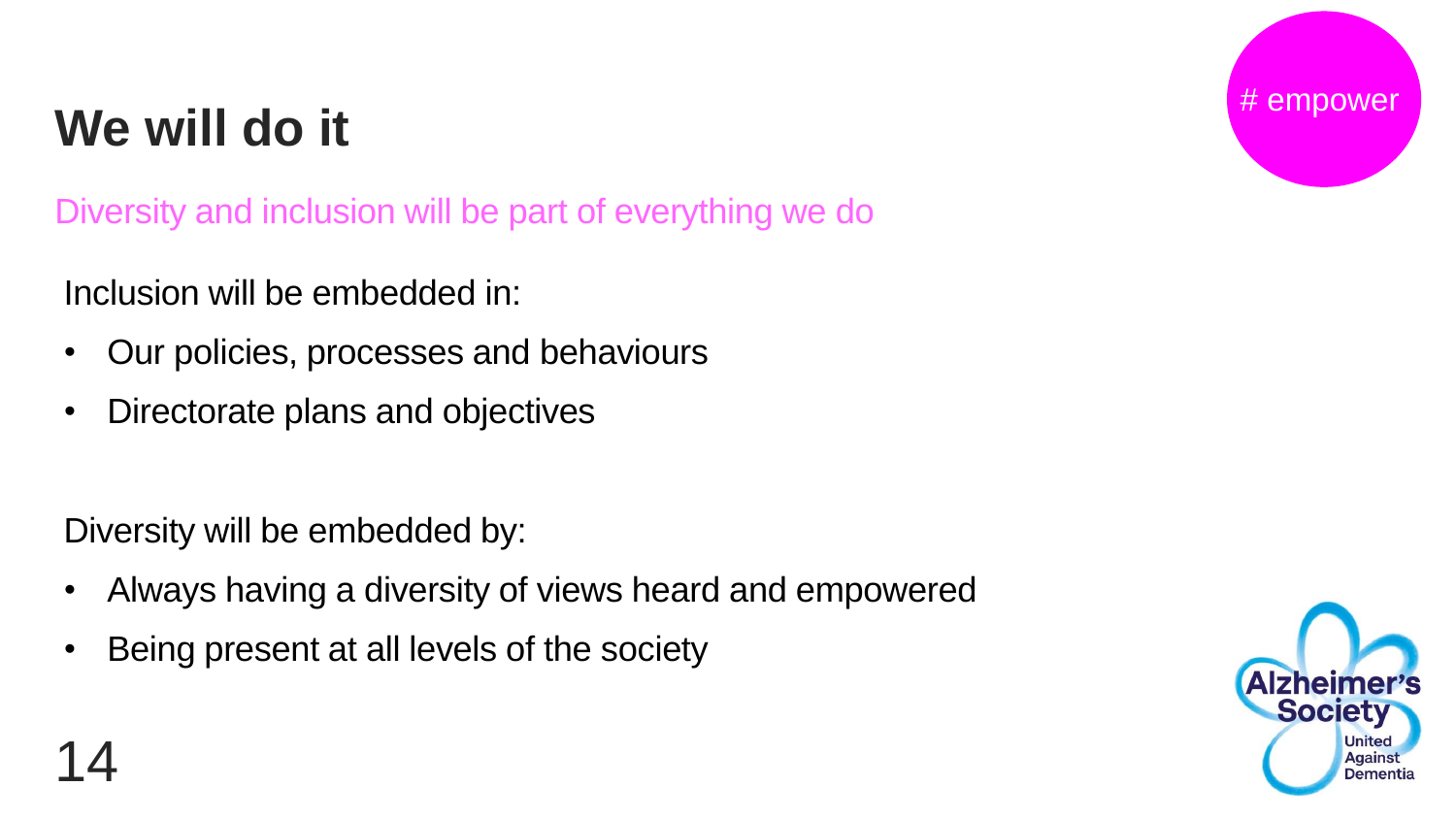### **Example Actions**

#### Creating a society where EVERYONE affected by dementia is supported and accepted

#### **We get it**

We will decrease the 'prefer not to say' responses through an inclusive engagement plan

We will increase our understanding of recruitment, appraisal and hierarchal diversity data

This will be achieved through a learning, communications and awareness plan

#### **We are united**

We will develop the EDI learning tools to enable managers to manage and lead inclusively

We will scope and develop learning pathways specific to diversity groups where necessary e.g. to support female progression through the hierarchy

#### **We will do it**

We will embed inclusion and bias prevention in people policies such as ESPReSS, recruitment and management development

We will influence all directorates to embed inclusion in their practices to reach more diverse communities

15

#### Believe Communicate Respect

**Bociety**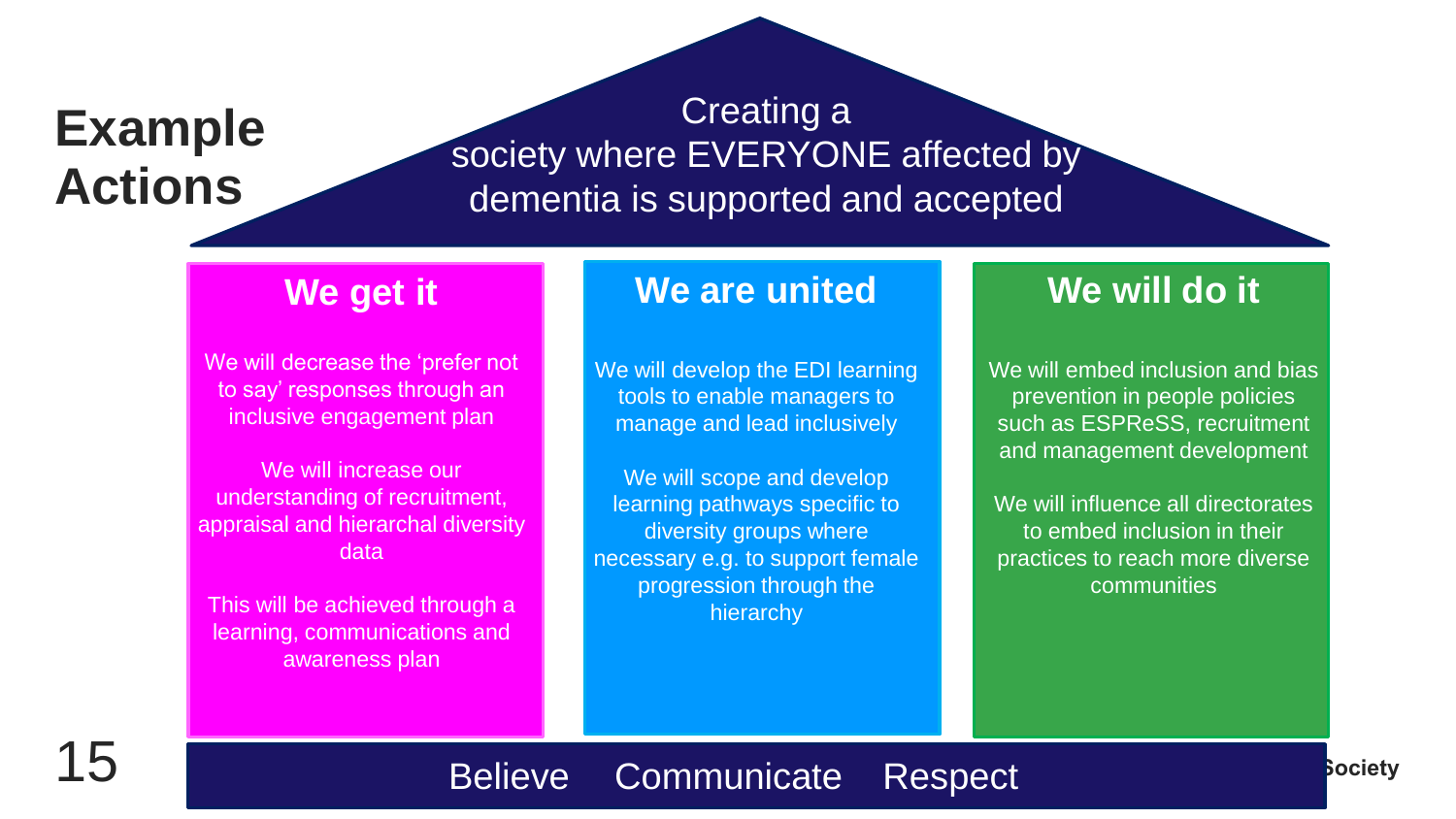## **WHAT DOES SUCCESS LOOK LIKE**

Priorities and **Excelling** 

16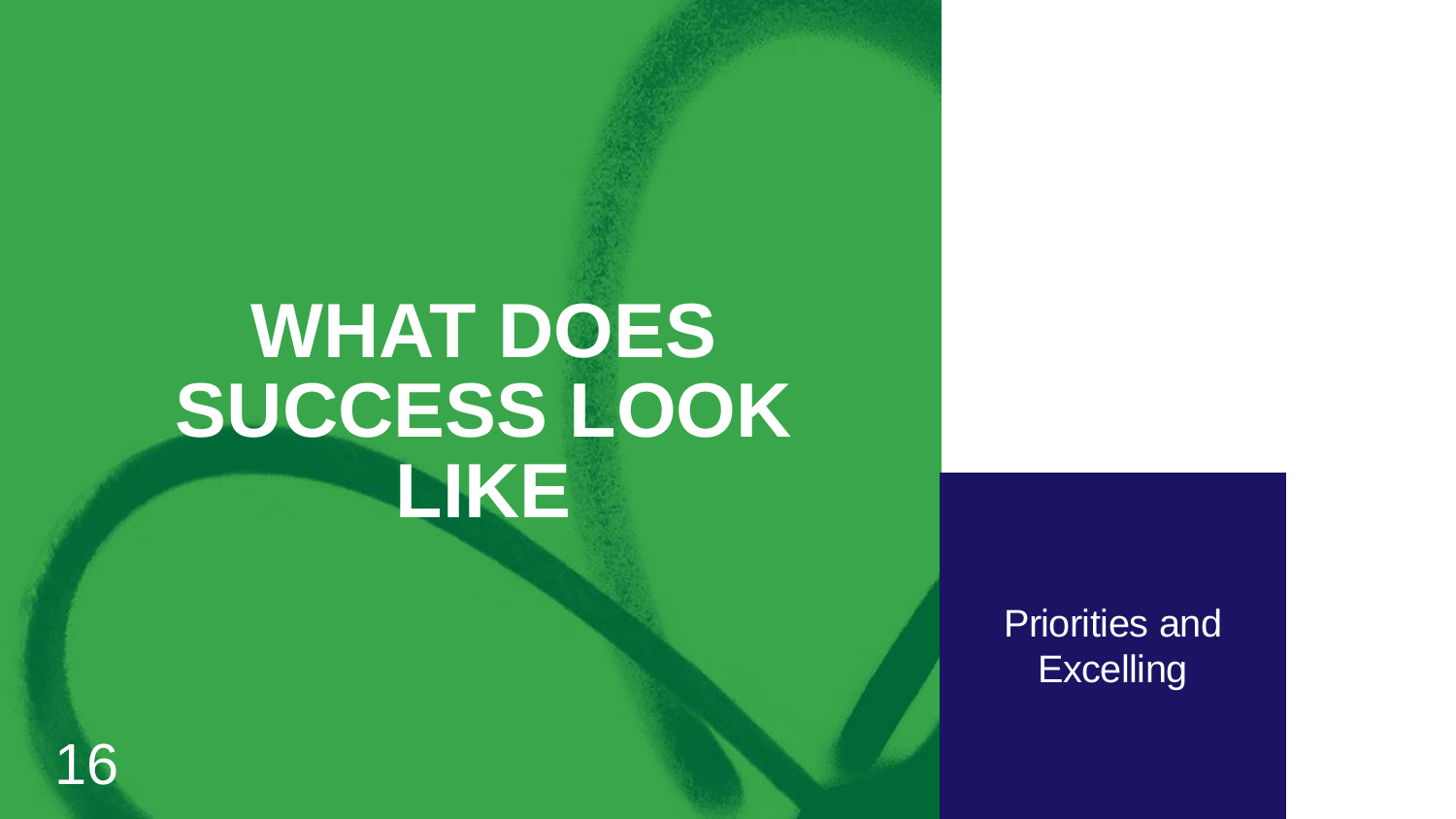### **Timeline**

Year 1-3 Year 4-5

#### **Priorities**

17

Years 1-3 will focus on:

- Our employees and volunteers knowledge and . skills
- Building inclusivity into our values, people processes and practices
- Even better data building measures of inclusion, not just diversity

### **Excelling**

Years 4-5 will focus on:

- Positive actions to develop and support specific diversity groups directed by the data
- Even better data directorate data of reach beyond Equality Impact Assessments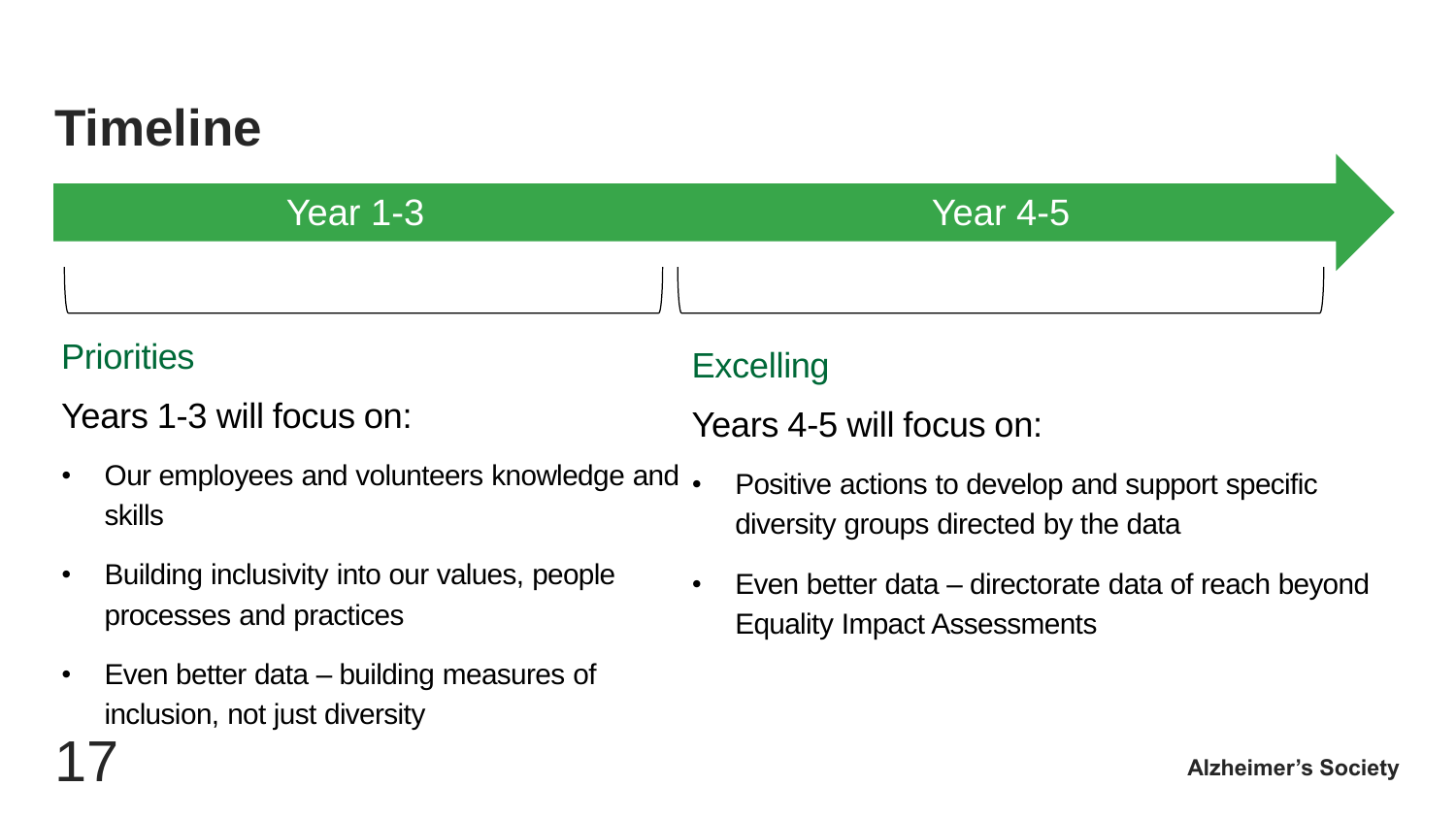### **Key Performance Indicators**

Inclusion

Diversity

**Year 5: Reach of services** Measures of the benefits of diversity per directorate in place

> **Year 4: Diversity data** Better reflective of UK society

**Year 3**: **Diversity data** Building towards being reflective of UK society

**Year 2: Inclusion indicators** 360s – 80% positive Engagement survey – 80% positive

> **Year 1: Disclosure rates**  employees – 90% volunteers – 75%

> > **Alzheimer's Society**